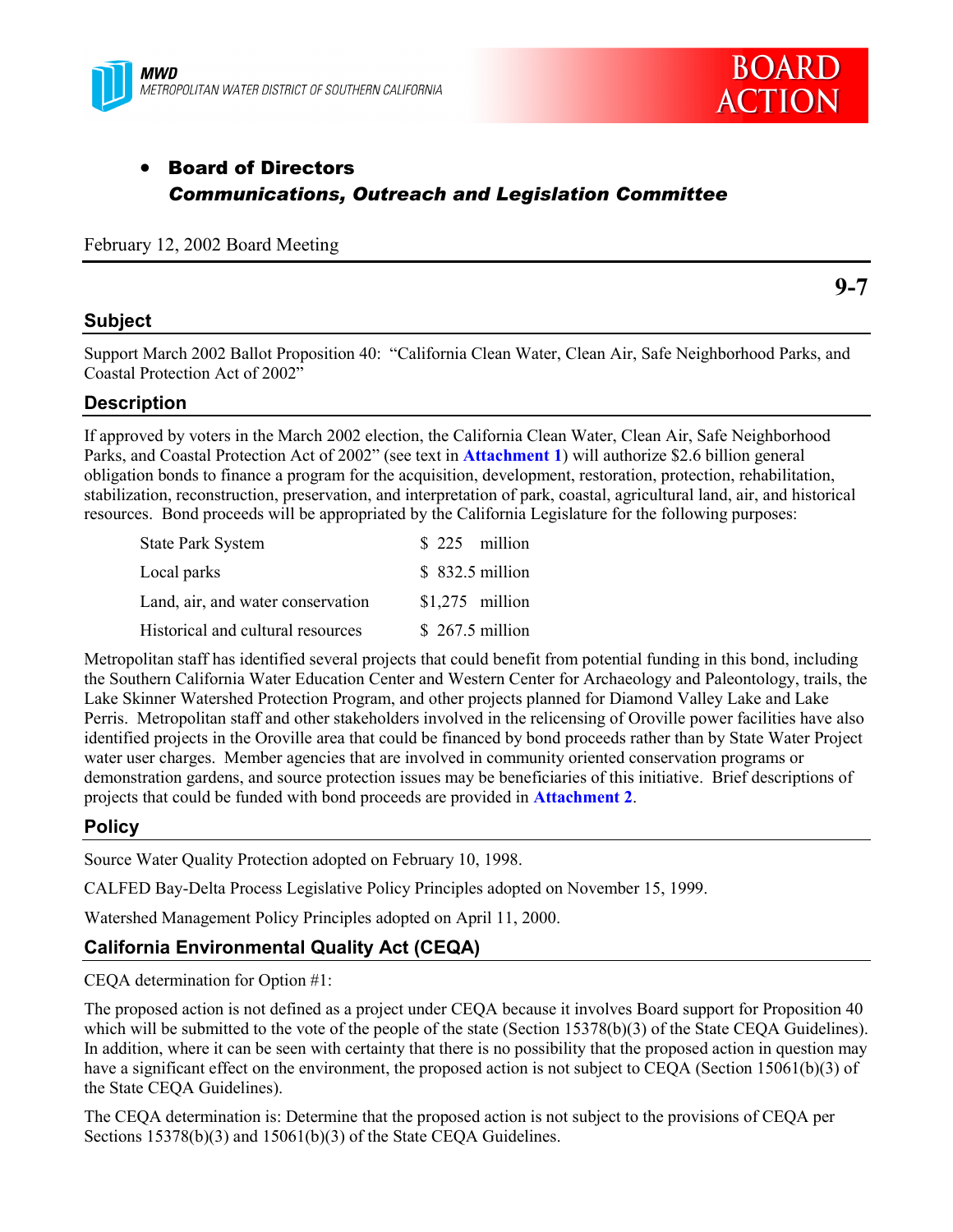CEQA determination for Option #2:

None required.

# **Board Options/Fiscal Impacts**

### **Option #1**

Adopt the CEQA determination and support Proposition 40. **Fiscal Impact:** Potential funds for Metropolitan and member agency projects.

### **Option #2**

Take no position on Proposition 40. **Fiscal Impact:** None.

## **Staff Recommendation**

Option #1

1/28/2002 *Adán Ortega, Jr. Vice President, External Affairs Date*

1/29/2002 S *Ronald R. Gastelum*

*Chief Executive Officer*

*Date*

# **Attachment 1 – Assembly Bill No. 1602, Chapter 875**

### **Attachment 2 – Project Descriptions**

BLA #1545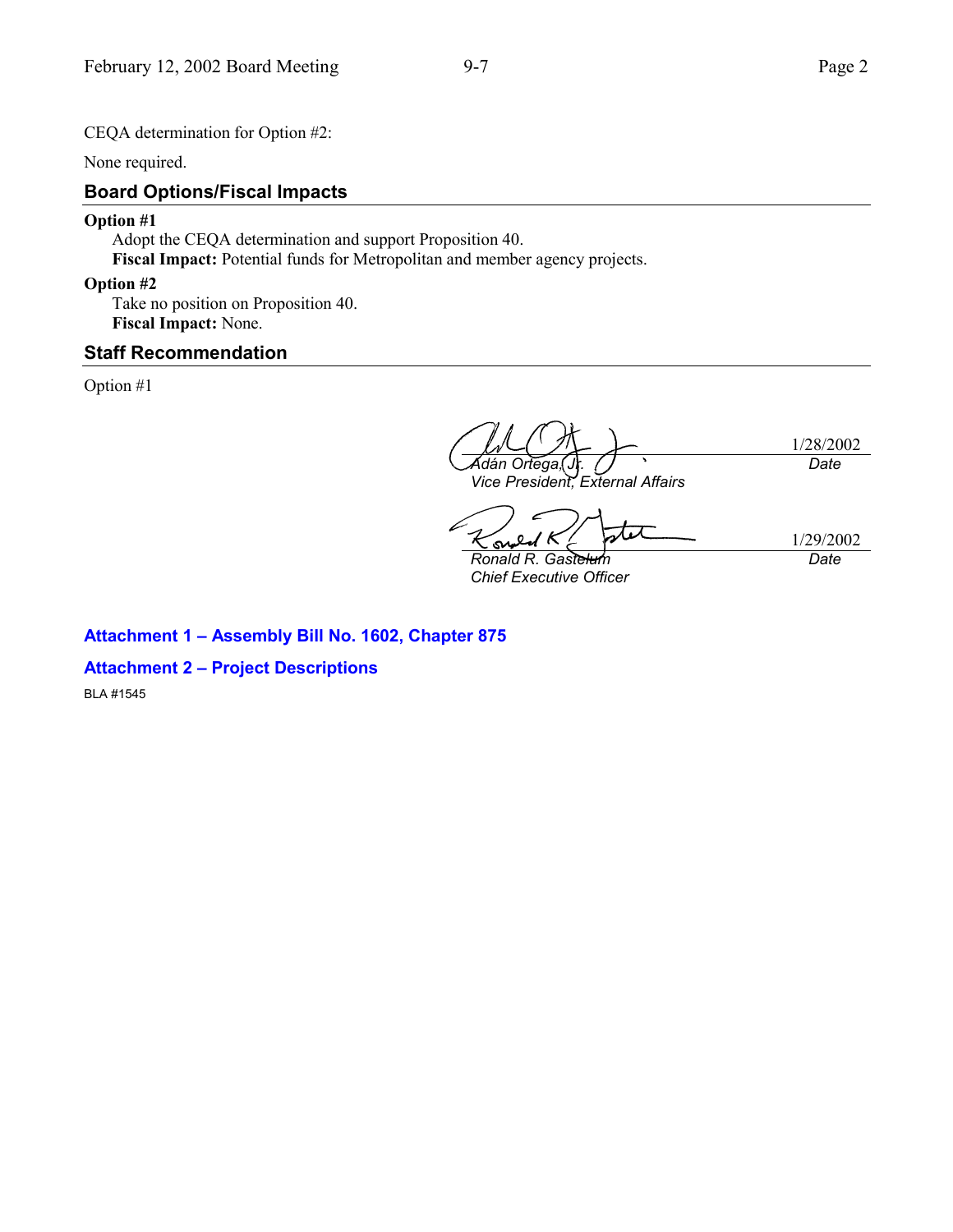#### **Assembly Bill No. 1602**

#### CHAPTER 875

An act to add Chapter 1.696 (commencing with Section 5096.600) to Division 5 of the Public Resources Code, relating to financing a program for the acquisition, development, restoration, protection, rehabilitation, stabilization, reconstruction, preservation, and interpretation of park, coastal, agricultural land, air, and historical resources in the state, by providing the funds necessary therefor through an election for, and the issuance and sale of, bonds of the State of California, and by providing for the handling and disposition of those funds, and declaring the urgency thereof, to take effect immediately.

> [Approved by Governor October 13, 2001. Filed with Secretary of State October 14, 2001.]

> > LEGISLATIVE COUNSEL'S DIGEST

 AB 1602, Keeley. California Clean Water, Clean Air, Safe Neighborhood Parks, and Coastal Protection Act of 2002. Under existing law, programs have been established pursuant to bond acts for, among other things, the development and enhancement of state and local parks and recreational facilities.

 This bill would enact the California Clean Water, Clean Air, and Safe Neighborhood Parks, and Coastal Protection Act of 2002, which, if adopted, would authorize, for the purpose of financing a program for the acquisition, development, restoration, protection, rehabilitation, stabilization, reconstruction, preservation, and interpretation of park, coastal, agricultural land, air, and historical resources, as specified, the issuance, pursuant to the State General Obligation Bond Law, of bonds in the amount of \$2,600,000,000.

 The bill would declare that it is to take effect immediately as an urgency statute.

#### *The people of the State of California do enact as follows:*

 SECTION 1. Chapter 1.696 (commencing with Section 5096.600) is added to Division 5 of the Public Resources Code, to read: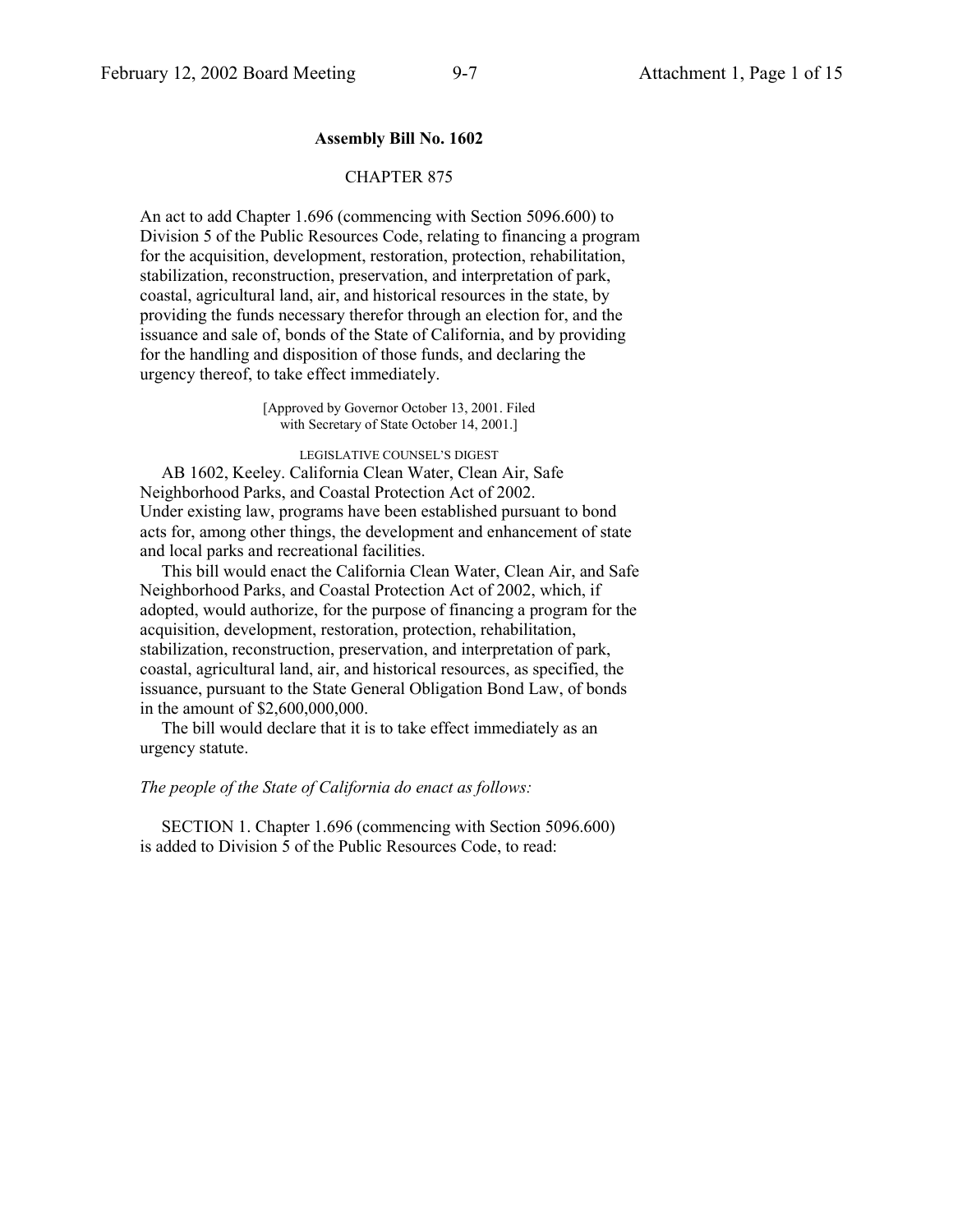**—2—**

CHAPTER 1.696. THE CALIFORNIA CLEAN WATER, CLEAN AIR, SAFE NEIGHBORHOOD PARKS, AND COASTAL PROTECTION ACT OF 2002

Article 1. General Provisions

 5096.600. This chapter shall be known, and may be cited, as the California Clean Water, Clean Air, Safe Neighborhood Parks, and Coastal Protection Act of 2002.

5096.601. The Legislature finds and declares all of the following:

 (a) To maintain a high quality of life for California's growing population requires a continuing investment in parks, recreation facilities, and in the protection of the state's natural and historical resources.

 (b) Clean air, clean water, clean beaches, and healthy natural ecosystems that can support both human communities and the state's native fish and wildlife are all part of the legacy of California. Each generation has an obligation to be good stewards of these resources in order to pass them on to their children.

 (c) California's historical legacy also requires active protection, restoration, and interpretation to preserve and pass on an understanding and appreciation of the diverse cultural influences and extraordinary human achievements that have contributed to the unique development of California.

 5096.605. As used in this chapter, the following terms have the following meanings:

 (a) ''Acquisition'' means obtaining the fee title or a lesser interest in real property, including specifically, a conservation easement or development rights.

(b) ''Department'' means the Department of Parks and Recreation.

 (c) ''Development'' includes, but is not limited to, improvement, rehabilitation, restoration, enhancement, preservation, protection, and interpretation.

 (d) ''Director'' means the Director of the Department of Parks and Recreation.

 (e) ''District'' means any regional park district, regional park and open-space district, or regional open-space district formed pursuant to Article 3 (commencing with Section 5500) of Chapter 3, any recreation and park district formed pursuant to Chapter 4 (commencing with Section 5780), or an authority formed pursuant to Division 26 (commencing with Section 35100). With respect to any community or unincorporated region that is not included within a district, and in which no city or county provides parks or recreational areas or facilities,

''district'' also means any other district that is authorized by statute to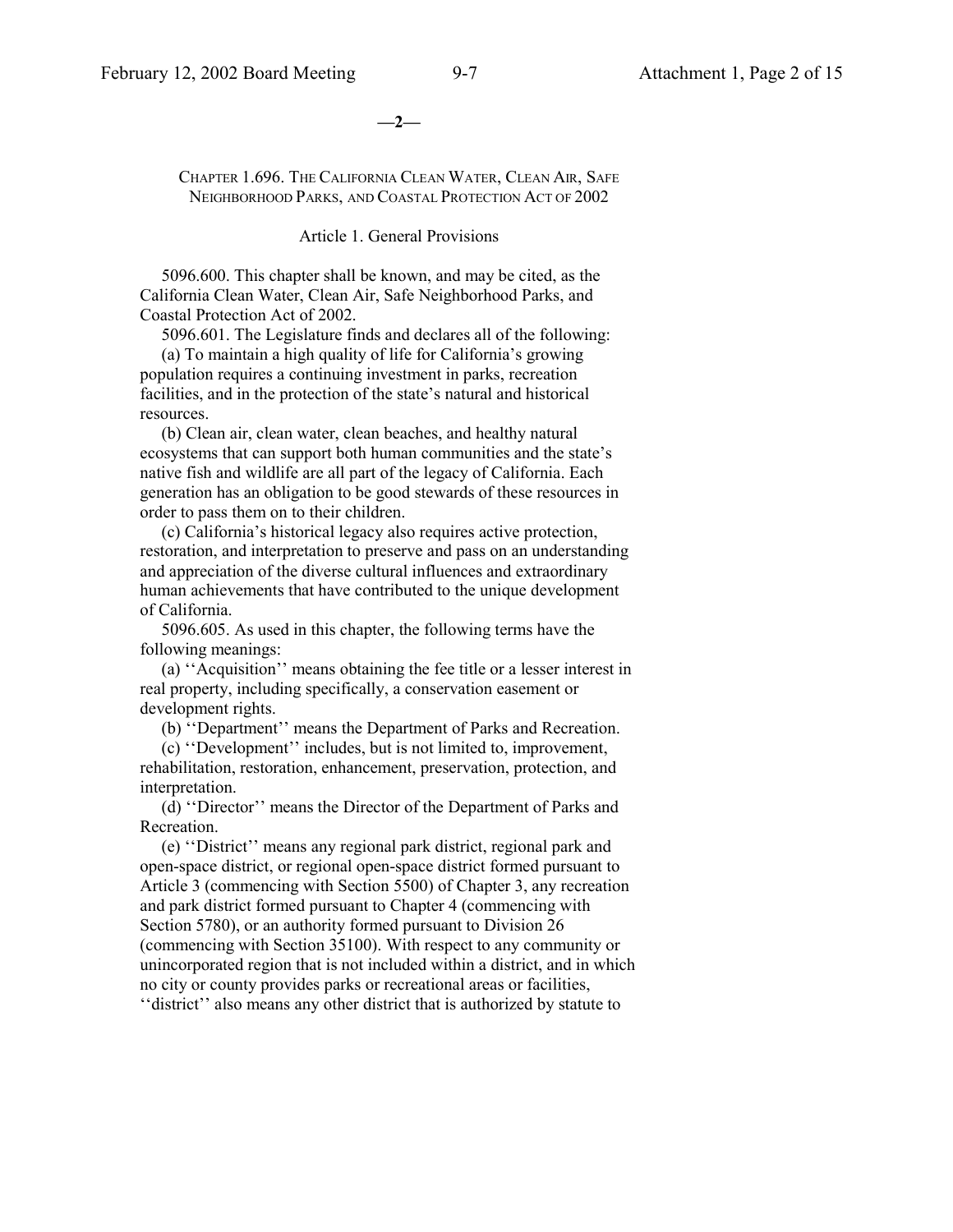**—3—**

operate and manage parks or recreational areas or facilities, employs a full-time park and recreation director, offers year-round park and recreation services on lands and facilities owned by the district, and allocates a substantial portion of its annual operating budget to parks or recreation areas or facilities.

 (f) ''Fund'' means the California Clean Water, Clean Air, Safe Neighborhood Parks, and Coastal Protection Fund created pursuant to Section 5096.610.

 (g) ''Historical resource'' includes, but is not limited to, any building, structure, site, area, place, artifact, or collection of artifacts that is historically or archaeologically significant in the cultural annals of California.

 (h) ''Local conservation corps'' means a program operated by a public agency or nonprofit organization that is certified pursuant to Section 14406.

 (i) ''Nonprofit organization'' means any nonprofit public benefit corporation formed pursuant to the Nonprofit Corporation Law (commencing with Section 5000 of the Corporations Code), qualified to do business in California, and qualified under Section 501(c)(3) of the Internal Revenue Code.

 (j) ''Preservation'' means identification, evaluation, recordation, documentation, interpretation, protection, rehabilitation, restoration, stabilization, development, and reconstruction, or any combination of those activities.

 (k) ''Secretary'' means the Secretary of the Resources Agency. 5096.606. Lands or interests in land acquired with funds allocated pursuant to this chapter shall be acquired from a willing seller.

> Article 2. The California Clean Water, Clean Air, Safe Neighborhood Parks, and Coastal Protection Act of 2002

 5096.610. The proceeds of bonds issued and sold pursuant to this chapter shall be deposited in the California Clean Water, Clean Air, Safe Neighborhood Parks, and Coastal Protection Fund, which is hereby created. Except as provided in subdivision (a) of Section 5096.650, the money in the fund shall be available for appropriation by the Legislature, in the manner set forth in this chapter, for acquisition and development projects, in accordance with the following schedule:

 (a) The sum of two hundred twenty-five million dollars (\$225,000,000) for acquisition and development of the state park system.

 (b) The sum of eight hundred thirty-two million five hundred thousand dollars (\$832,500,000) for local assistance programs for the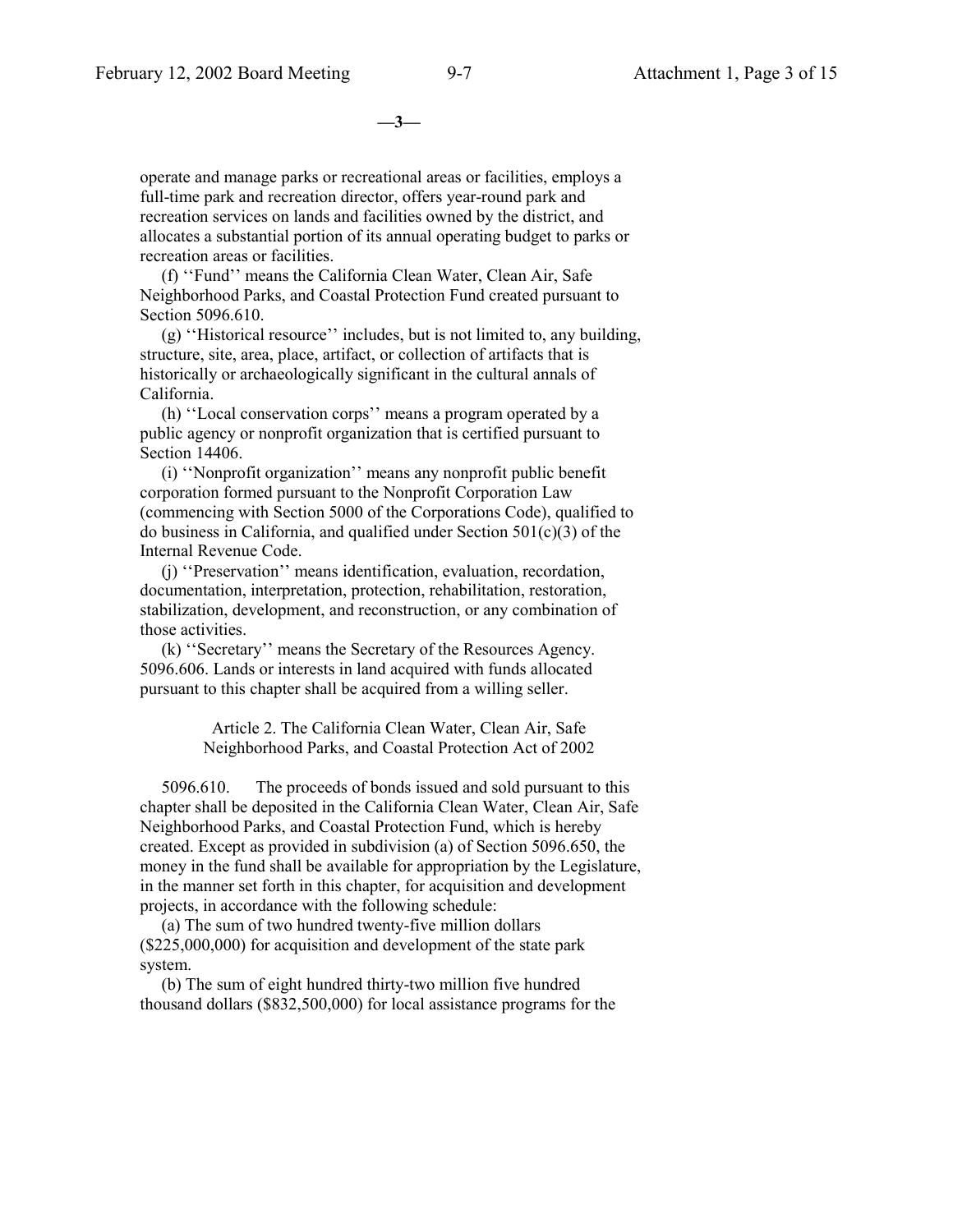**—4—**

acquisition and development of neighborhood, community, and regional parks and recreation areas.

 (c) The sum of one billion two hundred seventy-five million dollars (\$1,275,000,000) for land, air, and water conservation programs, including acquisition for those purposes.

 (d) The sum of two hundred sixty-seven million five hundred thousand dollars (\$267,500,000) for the acquisition, restoration, preservation, and interpretation of California's historical and cultural resources.

#### Article 3. State Parks

 5096.615. The two hundred twenty-five million dollars (\$225,000,000) allocated pursuant to subdivision (a) of Section 5096.610 shall be available for appropriation by the Legislature to the department for the acquisition and development of the state park system. It is the intent of the Legislature that first priority for funding shall be for development projects to complete and expand visitor facilities and for restoration projects. Not more than 50 percent of the funds provided by this section may be used for acquisition.

#### Article 4. Local Assistance Programs

 5096.620. The eight hundred thirty-two million five hundred thousand dollars (\$832,500,000) allocated pursuant to subdivision (b) of Section 5096.610 shall be available for appropriation by the Legislature for local assistance programs, in accordance with the following schedule:

 (a) The sum of three hundred fifty million dollars (\$350,000,000) to the department for grants, in accordance with Section 5096.621, and on the basis of population, for the acquisition and development of neighborhood, community, and regional parks and recreation lands and facilities in urban and rural areas.

 (b) The sum of two hundred million dollars (\$200,000,000) to the department for grants, in accordance with the Roberti-Z'berg-Harris Urban Open-Space and Recreation Program Act (Chapter 3.2 (commencing with Section 5620)).

 (c) The sum of twenty-two million five hundred thousand dollars  $($22,500,000)$  on a per capita basis in accordance with subdivision  $(g)$ of Section 5096.621.

 (d) The sum of two hundred sixty million dollars (\$260,000,000) to the department for grants for urban and special need park programs in accordance with Section 5096.625.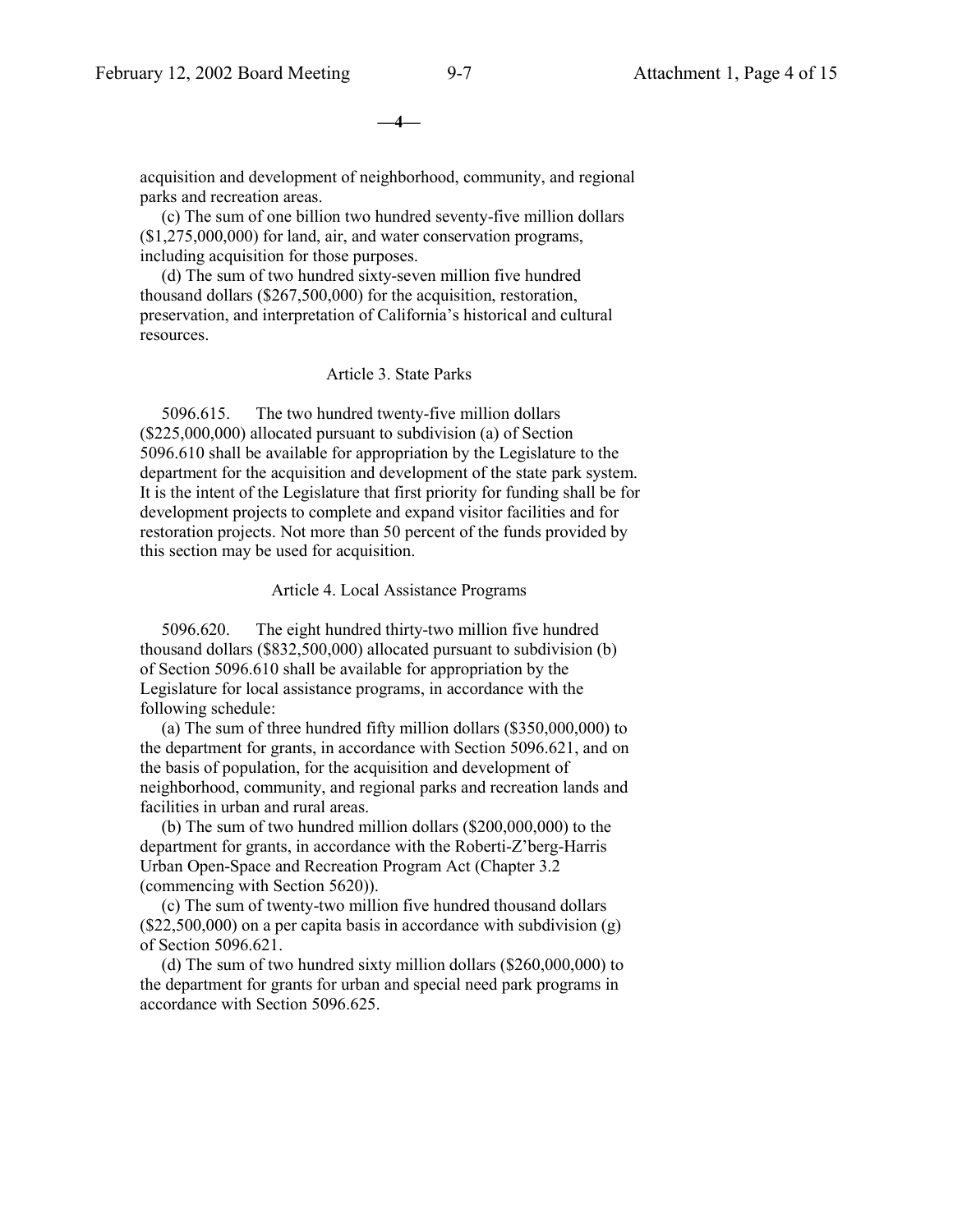**—5—**

 5096.621. (a) Sixty percent of the total funds available for grants pursuant to subdivision (a) of Section 5096.620 shall be allocated to cities and to districts other than a regional park district, regional park and open-space district, or regional open-space district. Each city's and district's allocation shall be in the same ratio as the city's or district's population is to the combined total of the state's population that is included in incorporated areas and unincorporated areas within the district, except that each city or district shall be entitled to a minimum allocation of two hundred twenty thousand dollars (\$220,000). In any instance in which the boundary of a city overlaps the boundary of such a district, the population in the area of overlapping jurisdiction shall be attributed to each jurisdiction in proportion to the extent to which each operate and manage parks and recreational areas and facilities for that population. In any instance in which the boundary of a city overlaps the boundary of such a district, and in the area of overlap the city does not operate and manage parks and recreational areas and facilities, all grant funds shall be allocated to the district.

 (b) Each city and each district subject to subdivision (a) whose boundaries overlap shall develop a specific plan for allocating the grant funds in accordance with the formula specified in subdivision (a). If, by April 1, 2003, the plan has not been agreed to by the city and district and submitted to the department, the director shall determine the allocation of the grant funds among the affected jurisdictions.

 (c) Forty percent of the total funds available for grants pursuant to subdivision (a) of Section 5096.620 shall be allocated to counties and regional park districts, regional park and open-space districts, or regional open-space districts formed pursuant to Article 3 (commencing with Section 5500) of Chapter 3.

 (d) Each county's allocation under subdivision (a) shall be in the same ratio as the county's population, except that each county shall be entitled to a minimum allocation of one million two hundred thousand dollars  $($1,200,000)$ .

 (e) In any county that embraces all or part of the territory of a regional park district, regional park and open-space district, or regional open-space district, whose board of directors is not the county board of supervisors, the amount allocated to the county shall be apportioned between that district and the county in proportion to the population of the county that is included within the territory of the district and the population of the county that is outside the territory of the district.

 (f) For the purpose of making the calculations required by this section, population shall be determined by the department, in cooperation with the Department of Finance, on the basis of the most recent verifiable census data and other verifiable population data that the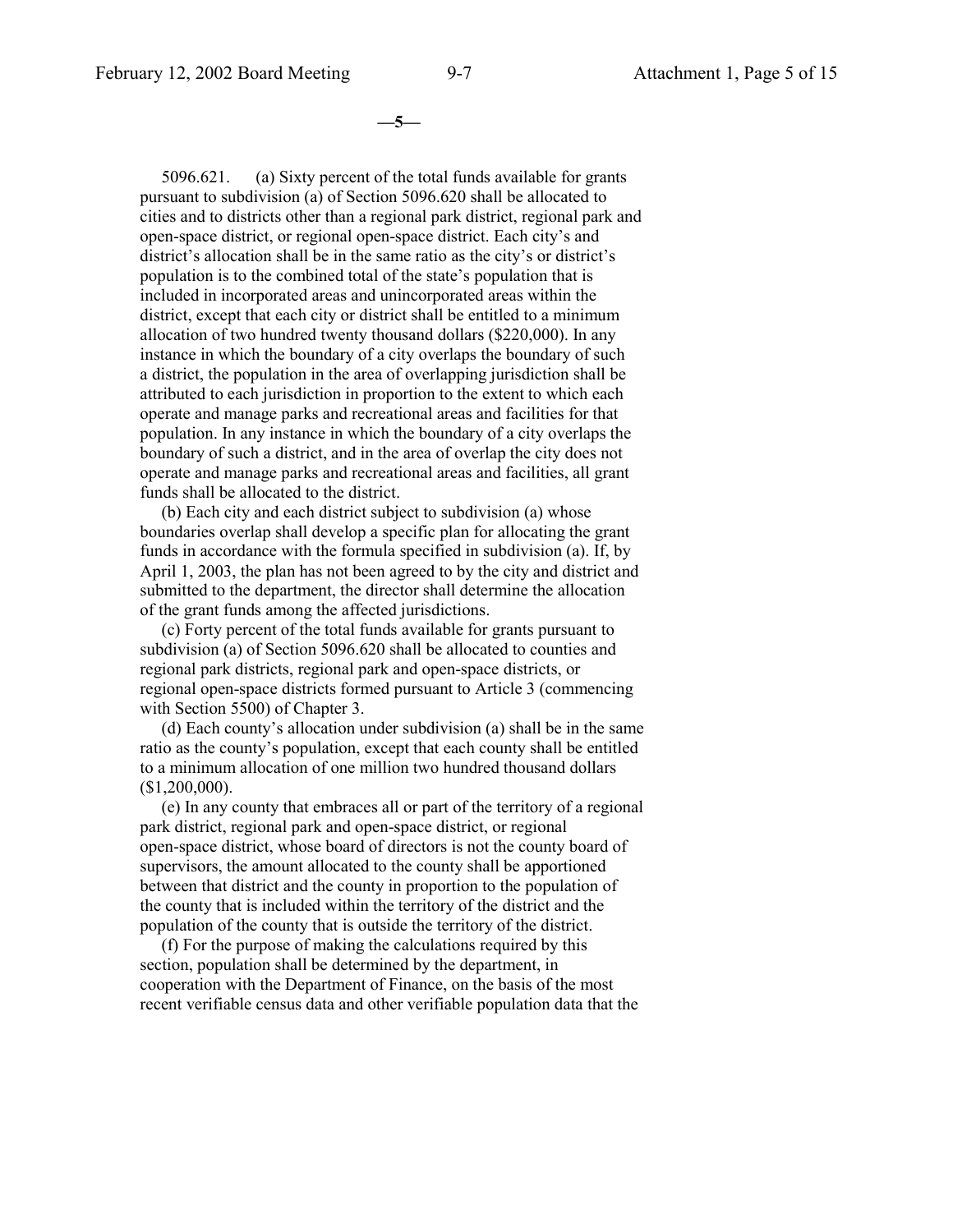**—6—**

department may require to be furnished by the applicant city, county, or district.

 (g) Of the funds appropriated in subdivision (c) of Section 5096.620, twelve million five hundred thousand dollars (\$12,500,000) shall be allocated to a city with an urban population greater than three million five hundred thousand in a county of the first class, and ten million dollars (\$10,000,000) shall be allocated to a county of the first class.

 (h) The Legislature finds and declares that it intends all recipients of funds pursuant to subdivision (a) of Section 5096.620 to use those funds to supplement local revenues, in existence on the effective date of the act adding this chapter during the 2001–02 Regular Session, that are being used for parks or other projects eligible for funds under this chapter. To receive any allocation pursuant to subdivision (a) of Section 5096.620, the recipient may not reduce the amount of funding otherwise available to be spent on parks or other projects eligible for funds under this chapter in their jurisdiction. One-time allocations that have been expended for parks or other projects, but which are not available on an ongoing basis, may not be considered when calculating a recipient's annual expenditures. For purposes of this subdivision, the Controller may request fiscal data from recipients for the preceding three fiscal years. Each recipient shall furnish the data to the Controller not later than 120 days after receiving the request from the Controller.

 5096.624. (a) The director shall prepare and adopt criteria and procedures for evaluating applications for grants allocated pursuant to subdivisions (a) to (c), inclusive, of Section 5096.620. Individual applications for funds shall be submitted to the department for approval as to their conformity with the requirements of this chapter. The application shall be accompanied by certification that the project for which the grant is requested is consistent with the park and recreation element of the applicable city or county general plan or the district park and recreation plan, as the case may be, and will satisfy a high priority need.

 (b) To utilize available grant funds as effectively as possible, overlapping or adjoining jurisdictions and applicants with similar objectives are encouraged to combine projects and submit a joint application. An applicant may allocate all or a portion of its per capita share for a regional or state project.

 (c) The director shall annually forward a statement of the total amount to be appropriated in each fiscal year for projects approved for grants pursuant to this article to the Director of Finance for inclusion in the Budget Bill. A list of eligible jurisdictions and the amount of grant funds to be allocated to each shall also be made available by the department.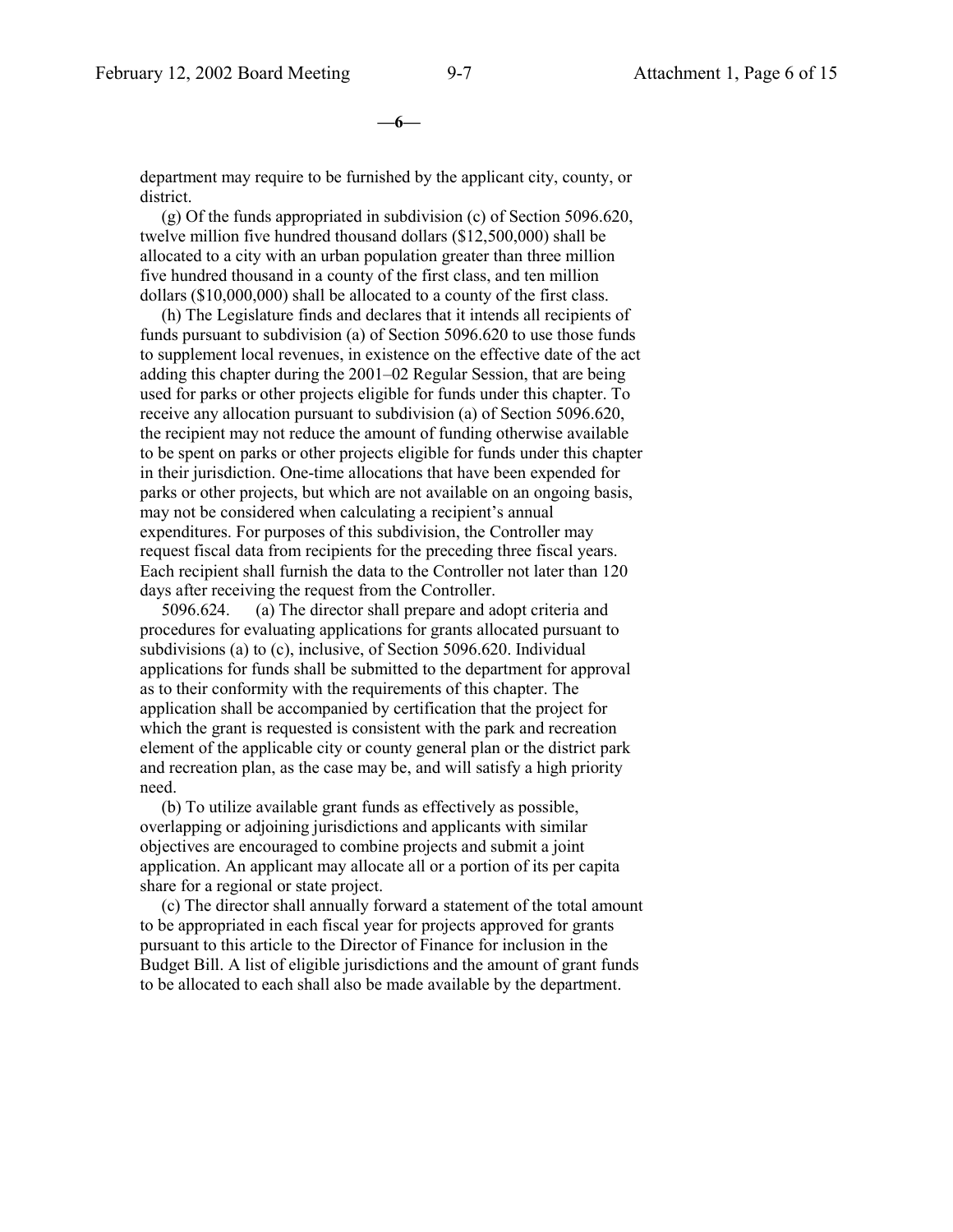**—7—**

 (d) Funds appropriated pursuant to this article shall be encumbered by the recipient within three years from the date the appropriation is effective. Regardless of the date of encumbrance of the granted funds, the recipient is expected to complete all funded projects within eight years of the effective date of the appropriation.

 5096.625. The funds provided in subdivision (d) of Section 5096.620 shall be available as grants for public agencies and nonprofit organizations for the acquisition and development of new parks, botanical gardens, nature centers, and other community facilities in park poor communities. The funds may be expended pursuant to Section 5004.5, and Chapter 1.55 (commencing with Section 5095), if Senate Bill 359 of the 2001–02 Regular Session of the Legislature is enacted on or before January 1, 2003, and Chapter 3.3 (commencing with Section 5640), if Assembly Bill 1481 of the 2001–02 Regular Session of the Legislature is enacted on or before January 1, 2003, or pursuant to any other applicable statutory authorization. Not less than fifty million dollars (\$50,000,000) of the funds provided in subdivision (d) of Section 5096.620 shall be expended for competitive grants consistent with the requirements of subdivision (b) of Section 5096.348. Ten million dollars (\$10,000,000) of the funds provided in subdivision (d) of Section 5096.620 shall be available for development of Central Park in the City of Rancho Cucamonga. Five million dollars (\$5,000,000) of the funds provided in subdivision (d) of Section 5096.620 shall be available for allocation to the City of Los Angeles for park and recreation or community facilities at or adjacent to the Hansen Dam recreation area. Five million dollars (\$5,000,000) of the funds provided in subdivision (d) of Section 5096.620 shall be available for allocation to the City of Los Angeles for the Sepulveda Basin recreational parkland.

 5096.629. In making grants of funds allocated pursuant to subdivision (d) of Section 5096.620, priority shall be assigned to projects that include a commitment for a matching contribution. Contributions may be in the form of money from a nonstate source; gifts of real property, equipment, and consumable supplies; volunteer services; free or reduced-cost use.

 5096.633. Any grant funds appropriated pursuant to this article that have not been expended by the grant recipient prior to July 1, 2011, shall revert to the fund and be available for appropriation by the Legislature for one or more of the local assistance programs specified in Section 5096.620 that the Legislature determines to be the highest priority statewide.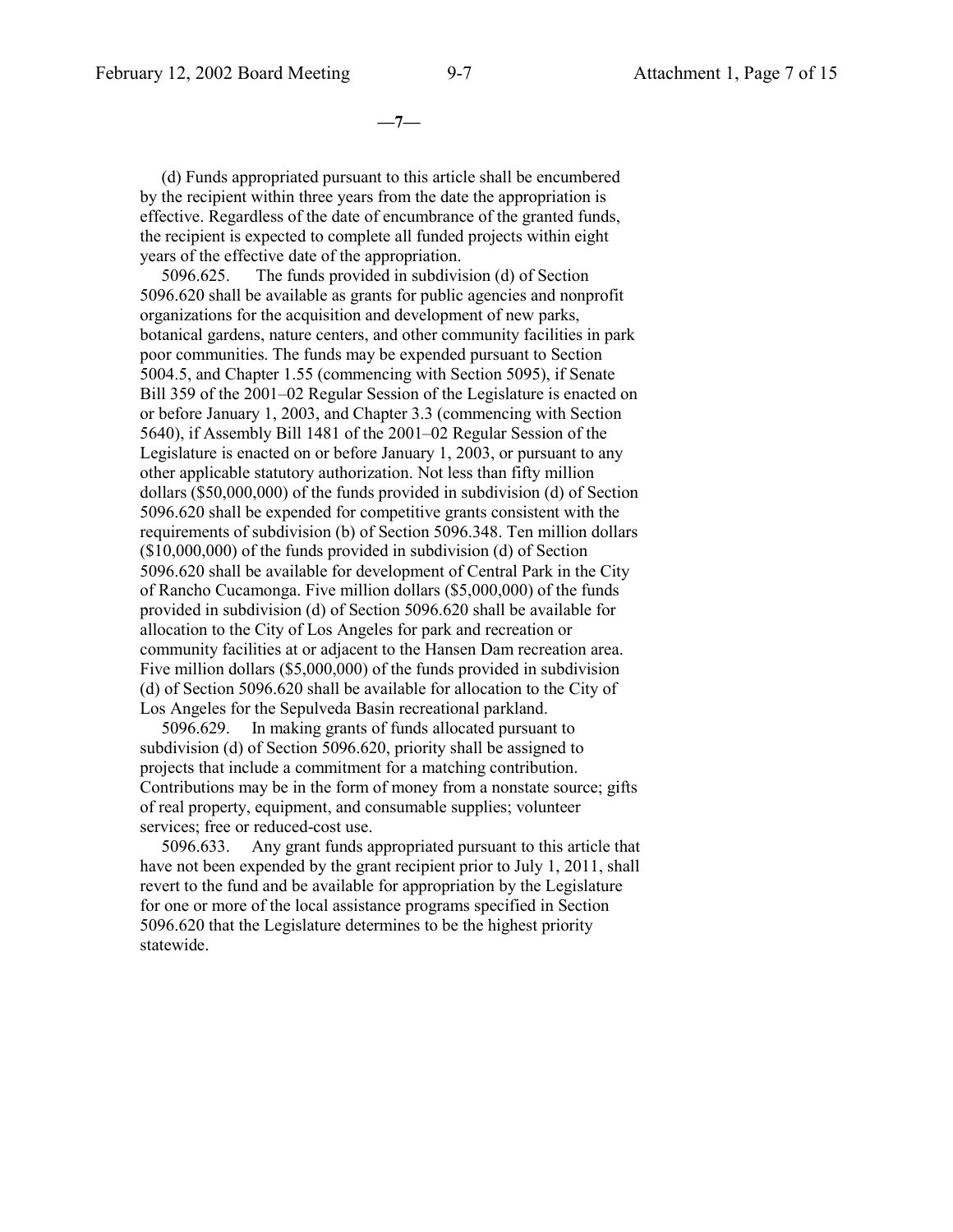**—8—**

#### Article 5. Land, Air, and Water Conservation

 5096.650. The one billion two hundred seventy-five million dollars (\$1,275,000,000) allocated pursuant to subdivision (c) of Section 5096.610 shall be available for the acquisition and development of land, air, and water resources in accordance with the following schedule:

 (a) Notwithstanding Section 13340 of the Government Code, the sum of three hundred million dollars (\$300,000,000) is continuously appropriated to the Wildlife Conservation Board for the acquisition, development, rehabilitation, restoration, and protection of habitat that promotes the recovery of threatened and endangered species, that provides corridors linking separate habitat areas to prevent habitat fragmentation, and that protects significant natural landscapes and ecosystems such as old growth redwoods and oak woodlands and other significant habitat areas; and for grants and related state administrative costs pursuant to the Wildlife Conservation Law of 1947 (Chapter 4 (commencing with Section 1300) of Division 2 of the Fish and Game Code). Funds scheduled in this subdivision may be used to prepare management plans for properties acquired in fee by the Wildlife Conservation Board.

 (b) The sum of four hundred forty-five million dollars (\$445,000,000) to the conservancies in accordance with the particular provisions of the statute creating each conservancy for the acquisition, development, rehabilitation, restoration, and protection of land and water resources; for grants and state administrative costs; and in accordance with the following schedule:

| (2) To the California Tahoe Conservancy  \$40,000,000           |  |
|-----------------------------------------------------------------|--|
| (3) To the Santa Monica Mountains Conservancy \$40,000,000      |  |
| (4) To the Coachella Valley Mountains Conservancy \$ 20,000,000 |  |
| (5) To the San Joaquin River Conservancy \$ 25,000,000          |  |
| (6) To the San Gabriel and Lower Los Angeles Rivers             |  |
|                                                                 |  |
| (7) To the Baldwin Hills Conservancy \$40,000,000               |  |
| (8) To the San Francisco Bay Area Conservancy                   |  |
|                                                                 |  |

 (c) The sum of three hundred seventy-five million dollars (\$375,000,000) shall be available for grants to public agencies and nonprofit organizations for acquisition, development, restoration, and associated planning, permitting, and administrative costs for the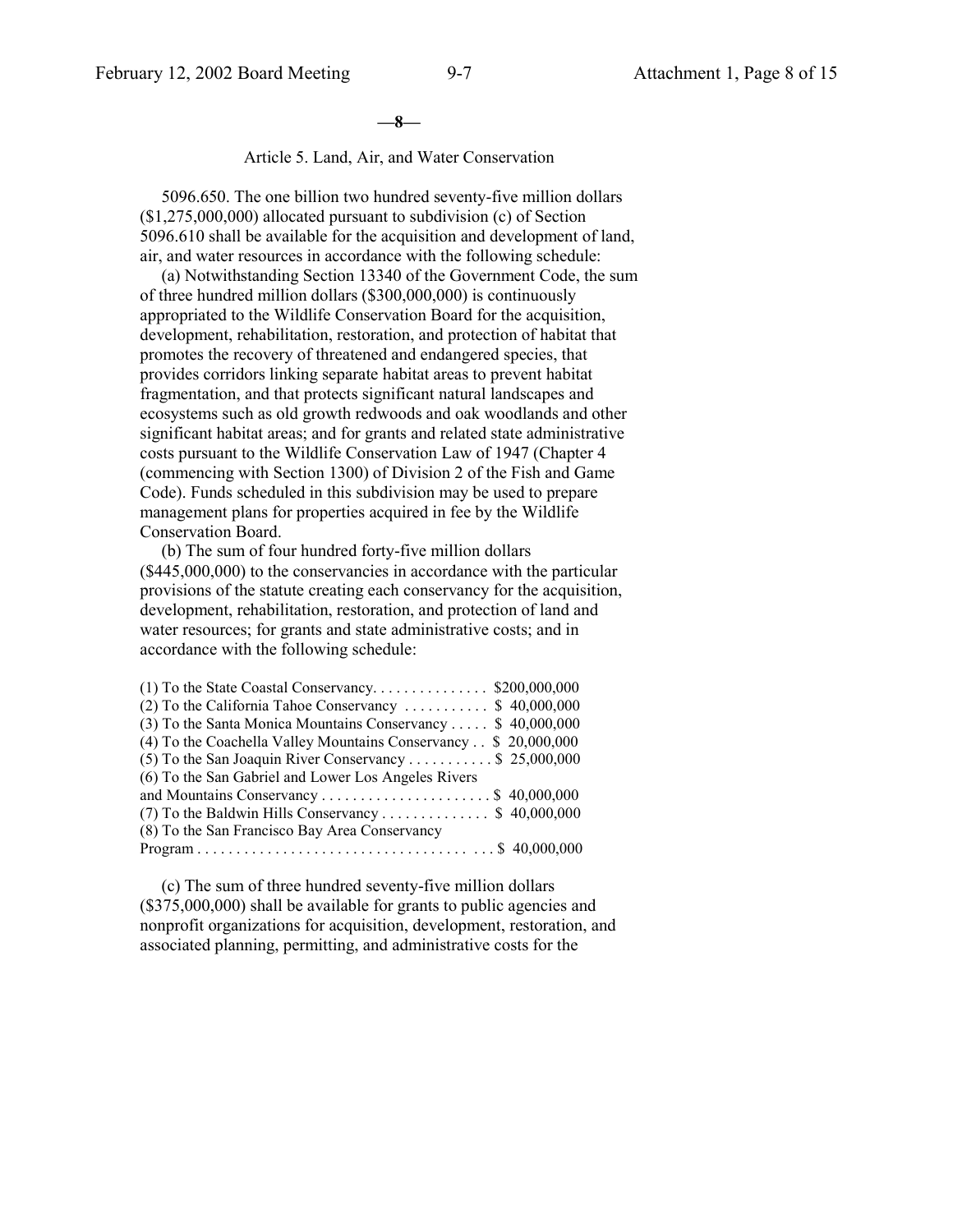**—9—**

protection and restoration of water resources in accordance with the following schedule:

 (1) The sum of seventy-five million dollars (\$75,000,000) to the secretary for the acquisition and development of river parkways and for protecting urban streams. The secretary shall make funds available in accordance with Sections 7048 and 78682.2 of the Water Code, and pursuant to any other applicable statutory authorization. Not less than five million dollars (\$5,000,000) shall be available for grants for the urban streams program, pursuant to Section 7048 of the Water Code.

 (2) The sum of three hundred million dollars (\$300,000,000) shall be available for the purposes of clean beaches, watershed protection, and water quality projects to protect beaches, coastal waters, rivers, lakes, and streams from contaminants, pollution, and other environmental threats.

 (d) The sum of fifty million dollars (\$50,000,000) to the State Air Resources Board for grants to air districts pursuant to Chapter 9 (commencing with Section 44275) of Part 5 of Division 26 of the Health and Safety Code for projects that reduce air pollution that affects air quality in state and local park and recreation areas. Eligible projects shall meet the requirements of Section 16727 of the Government Code and shall be consistent with Section 43023.5 of the Health and Safety Code, if Assembly Bill 1390 of the 2001–02 Regular Session of the Legislature is enacted on or before January 1, 2003. Each district shall be eligible for grants of not less than two hundred thousand dollars (\$200,000). Not more than 5 percent of the funds allocated to a district may be used to cover the costs associated with implementing the grant program.

 (e) The sum of twenty million dollars (\$20,000,000) to the California Conservation Corps for the acquisition, development, restoration, and rehabilitation of land and water resources, and for grants and state administrative costs in accordance with the following schedule:

 (1) The sum of five million dollars (\$5,000,000) shall be available for resource conservation activities.

 (2) The sum of fifteen million dollars (\$15,000,000) shall be available for grants to local conservation corps for acquisition and development of facilities to support local conservation corps programs.

 (f) The sum of seventy-five million dollars (\$75,000,000) shall be available for grants for the preservation of agricultural lands and grazing lands, including oak woodlands and grasslands.

 (g) The sum of ten million dollars (\$10,000,000) to the Department of Forestry and Fire Protection for grants for urban forestry programs pursuant to the California Urban Forestry Act of 1978 (Chapter 2 (commencing with Section 4799.06) of Part 2.5 of Division 1).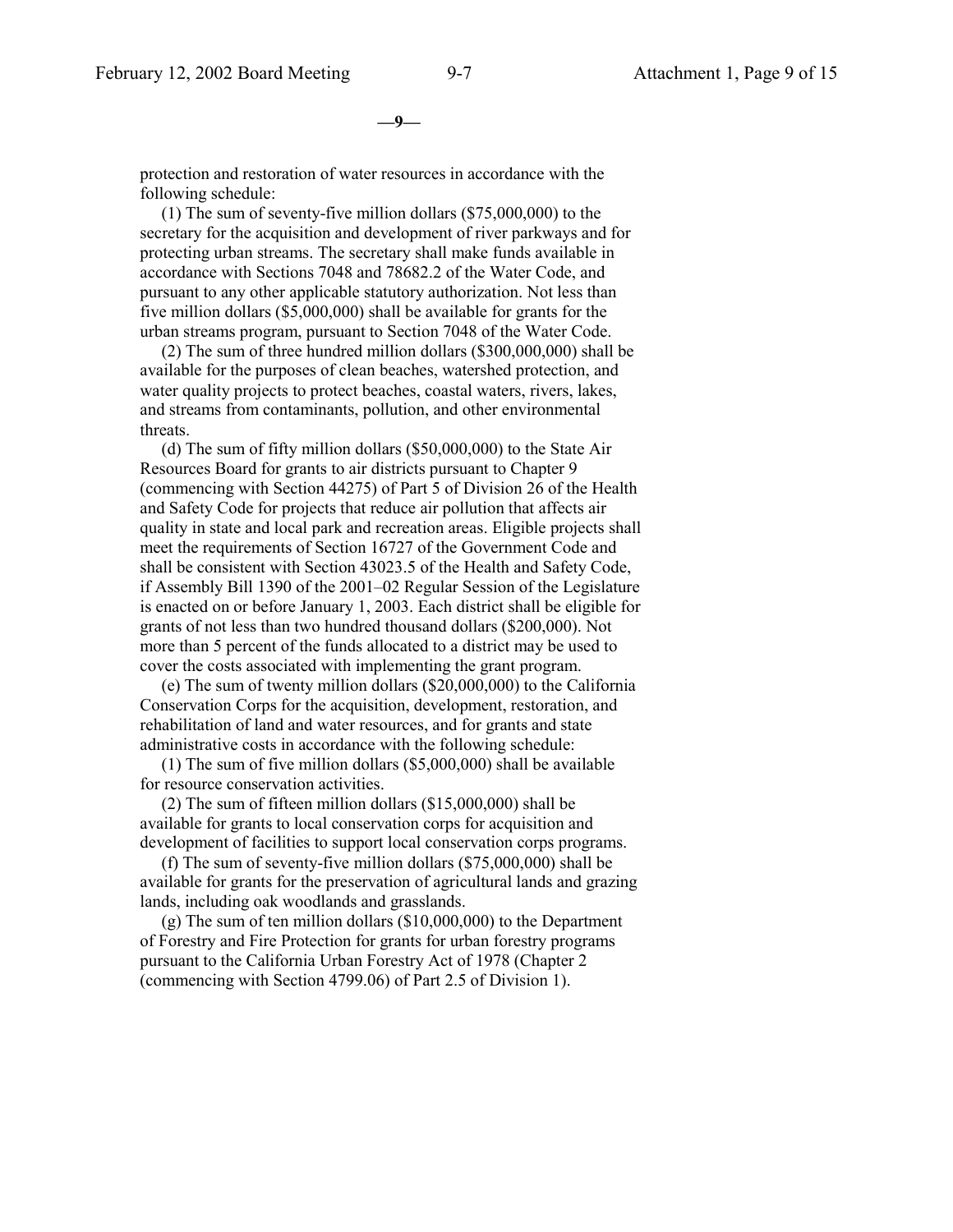**— 10 —**

 5096.651. In making grants pursuant to subdivisions (a) and (b) of Section 5096.650, priority shall be given to projects that include a commitment for a matching contribution. Contributions may be in the form of money, property, or services.

#### Article 5. Historical and Cultural Resources Preservation

 5096.652. (a) The two hundred sixty-seven million five hundred thousand dollars (\$267,500,000) allocated pursuant to subdivision (d) of Section 5096.610 shall be available for appropriation by the Legislature for the acquisition, development, preservation, and interpretation of buildings, structures, sites, places, and artifacts that preserve and demonstrate culturally significant aspects of California's history and for grants for these purposes. Eligible projects include, but are not limited to, those which preserve and demonstrate the following:

 (1) Culturally significant aspects of life during various periods of California history including architecture, economic activities, art, recreation, and transportation.

 (2) Unique identifiable ethnic and other communities that have added significant elements to California's culture.

 (3) California industrial, commercial, and military history including the industries, technologies, and commercial activities that have characterized California's economic expansion and California's contribution to national defense.

 (4) Important paleontologic, oceanographic, and geologic sites and specimens.

 (b) Thirty-five million dollars (\$35,000,000) of the funds available pursuant to this section shall be allocated to a city for the development, rehabilitation, preservation, restoration, and interpretation of resources at a city park of historical and cultural significance that is over 1,000 acres and that serves an urban area with a population that is greater than 750,000 in northern California.

 (c) Two million five hundred thousand dollars (\$2,500,000) of the funds available pursuant to this section shall be allocated to the County of Los Angeles for the El Pueblo Cultural and Performing Arts Center.

#### Article 6. Fiscal Provisions

 5096.665. Bonds in the total amount of two billion six hundred million dollars (\$2,600,000,000), not including the amount of any refunding bonds issued in accordance with Section 5096.677, or so much thereof as is necessary, may be issued and sold to provide a fund to be used for carrying out the purposes set forth in Section 5096.610 and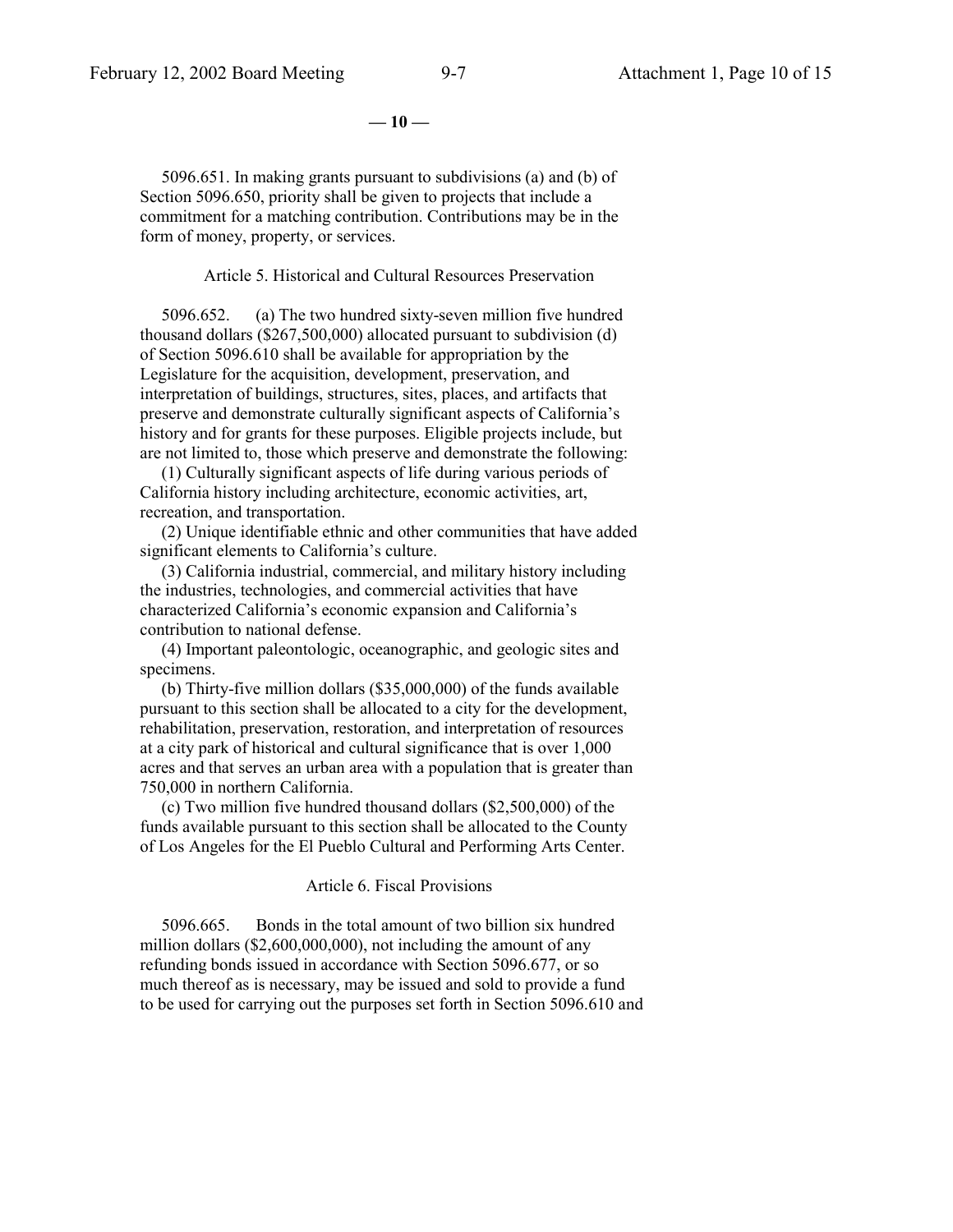**— 11 —**

to be used to reimburse the General Obligation Bond Expense Revolving Fund pursuant to Section 16724.5 of the Government Code. The bonds, when sold, shall be and constitute a valid and binding obligation of the State of California, and the full faith and credit of the State of California is hereby pledged for the punctual payment of the principal of, and interest on, the bonds as the principal and interest become due and payable. Pursuant to this section, the Treasurer shall sell the bonds authorized by the California Clean Water, Clean Air, Safe Neighborhood Parks, and Coastal Protection Act Finance Committee created pursuant to subdivision (a) of Section 5096.667 at any different times that are necessary to service expenditures appropriated pursuant to this chapter.

 5096.666. The bonds authorized by this chapter shall be prepared, executed, issued, sold, paid, and redeemed as provided in the State General Obligation Bond Law (Chapter 4 (commencing with Section 16720) of Part 3 of Division 4 of Title 2 of the Government Code), and all of the provisions of that law apply to the bonds and to this chapter and are hereby incorporated in this chapter by this reference as though set forth in full in this chapter.

 5096.667. (a) Solely for the purpose of authorizing the issuance and sale, pursuant to the State General Obligation Bond Law, of the bonds authorized by this chapter, the California Clean Water, Clean Air, Safe Neighborhood Parks, and Coastal Protection Act Finance Committee is hereby created. For purposes of this chapter, the California Clean Water, Clean Air, Safe Neighborhood Parks, and Coastal Protection Act Finance Committee is "the committee" as that term is used in the State General Obligation Bond Law. The committee consists of the Controller, the Director of Finance, and the Treasurer, or their designated representatives. The Treasurer shall serve as chairperson of the committee. A majority of the committee may act for the committee.

 (b) For purposes of the State General Obligation Bond Law, the Secretary of the Resources Agency is designated the ''board.''

 5096.668. The committee shall determine whether or not it is necessary or desirable to issue bonds authorized pursuant to this chapter to carry out Section 5096.610 and, if so, the amount of bonds to be issued and sold. Successive issues of bonds may be authorized and sold to carry out those actions progressively, and it is not necessary that all of the bonds authorized to be issued be sold at any one time.

 5096.670. There shall be collected each year and in the same manner and at the same time as other state revenue is collected, in addition to the ordinary revenues of the state, a sum in an amount required to pay the principal of, and interest on, the bonds maturing each year. It is the duty of all officers charged by law with any duty in regard to the collection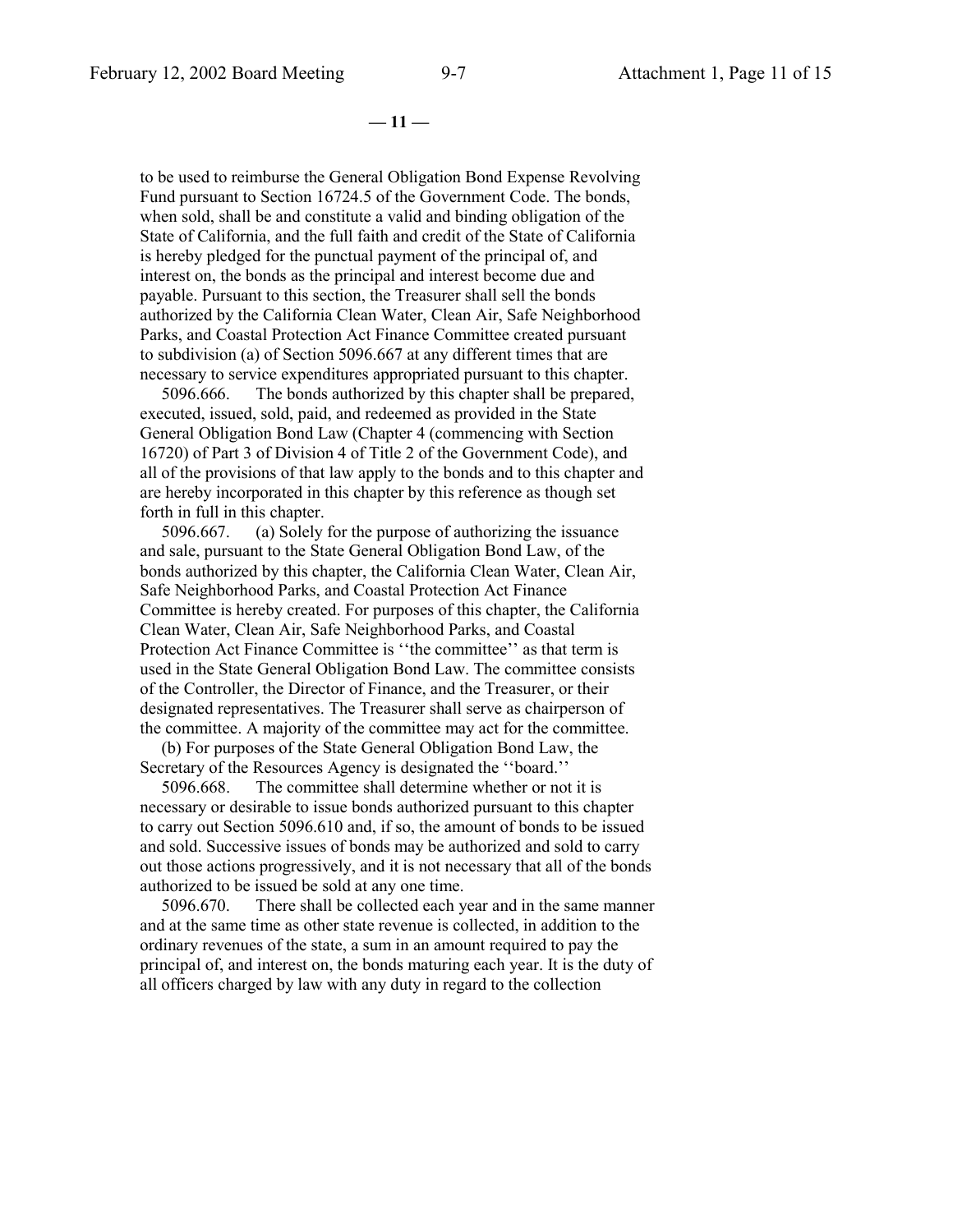**— 12 —**

of the revenue to do and perform each and every act that is necessary to collect that additional sum.

 5096.671. Notwithstanding Section 13340 of the Government Code, there is hereby appropriated from the General Fund in the State Treasury, for the purposes of this chapter, an amount that will equal the total of the following:

 (a) The sum annually necessary to pay the principal of, and interest on, bonds issued and sold pursuant to this chapter, as the principal and interest become due and payable.

 (b) The sum necessary to carry out Section 5096.672, appropriated without regard to fiscal years.

 5096.672. For purposes of carrying out this chapter, the Director of Finance may authorize the withdrawal from the General Fund of an amount or amounts not to exceed the amount of the unsold bonds that have been authorized to be sold for the purpose of carrying out this chapter. Any amount withdrawn shall be deposited in the fund. Any money made available under this section shall be returned to the General Fund from proceeds received from the sale of bonds for the purpose of carrying out this chapter.

 5096.673. Pursuant to Chapter 4 (commencing with Section 16720) of Part 3 of Division 4 of Title 2 of the Government Code, the cost of bond issuance shall be paid out of the bond proceeds. These costs shall be shared proportionally by each program funded through this bond act.

 5096.674. Actual costs incurred in connection with administering programs authorized under the categories specified in Section 5096.610 shall be paid from the funds authorized by this act.

 5096.675. The secretary may request the Pooled Money Investment Board to make a loan from the Pooled Money Investment Account, including other authorized forms of interim financing that include, but are not limited to, commercial paper, in accordance with Section 16312 of the Government Code, for purposes of carrying out this chapter. The amount of the request shall not exceed the amount of the unsold bonds that the committee, by resolution, has authorized to be sold for the purpose of carrying out this chapter. The secretary shall execute any documents required by the Pooled Money Investment Board to obtain and repay the loan. Any amounts loaned shall be deposited in the fund to be allocated by the board in accordance with this chapter.

 5096.676. All money deposited in the fund that is derived from premium and accrued interest on bonds sold shall be reserved in the fund and shall be available for transfer to the General Fund as a credit to expenditures for bond interest.

 5096.677. The bonds may be refunded in accordance with Article 6 (commencing with Section 16780) of Chapter 4 of Part 3 of Division 4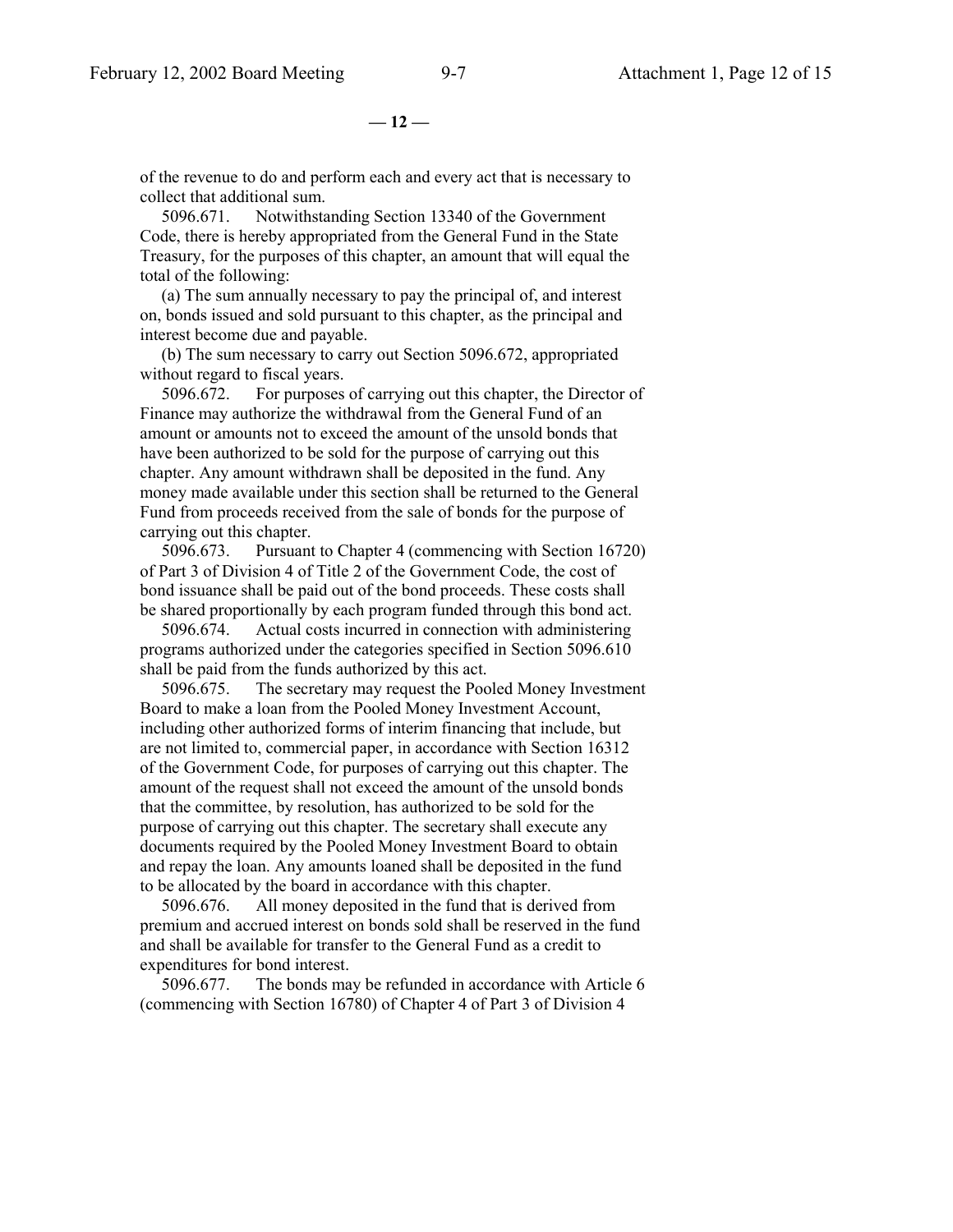**— 13 —**

of Title 2 of the Government Code, which is a part of the State General Obligation Bond Law. Approval by the voters of the state of the issuance of the bonds described in this chapter includes the approval of the issuance of any bonds to refund any bonds originally issued under this chapter or any previously issued refunding bonds.

 5096.678. Notwithstanding any provision of this chapter or the State General Obligation Bond Law, if the Treasurer sells bonds pursuant to this chapter that include a bond counsel opinion to the effect that the interest on the bonds is excluded from gross income for federal tax purposes, subject to designated conditions, the Treasurer may maintain separate accounts for the investment of bond proceeds and the investment earnings on those proceeds. The Treasurer may use or direct the use of those proceeds or earnings to pay any rebate, penalty, or other payment required under federal law or to take any other action with respect to the investment and use of bond proceeds required or desirable under federal law to maintain the tax-exempt status of those bonds and to obtain any other advantage under federal law on behalf of the funds of this state.

 5096.679. (a) The Legislature hereby finds and declares that, inasmuch as the proceeds from the sale of bonds authorized by this chapter are not ''proceeds of taxes'' as that term is used in Article XIII B of the California Constitution, the disbursement of these proceeds is not subject to the limitations imposed by that article.

 (b) Funds provided pursuant to this chapter, and any appropriation or transfer of those funds, shall not be deemed to be a transfer of funds for the purposes of Chapter 9 (commencing with Section 2780) of Division 3 of the Fish and Game Code.

 5096.681. Except for funds continuously appropriated by this chapter, all appropriations of funds pursuant to Section 5096.610 for purposes of the program shall be included in the Budget Bill for the 2002–03 fiscal year, and each succeeding fiscal year, for consideration by the Legislature, and shall bear the label ''California Clean Water, Clean Air, Safe Neighborhood Parks, and Coastal Protection Program Fund.'' The Budget Bill section shall contain separate items for each project, each class of project, or each element of the program for which an appropriation is made.

 5096.683. The Secretary shall provide for an annual audit of expenditures from this chapter.

 SEC. 2. Section 1 of this act shall take effect upon adoption by the voters of the California Clean Water, Clean Air, Safe Neighborhood Parks, and Coastal Protection Act of 2002, as set forth in Section 1 of this act.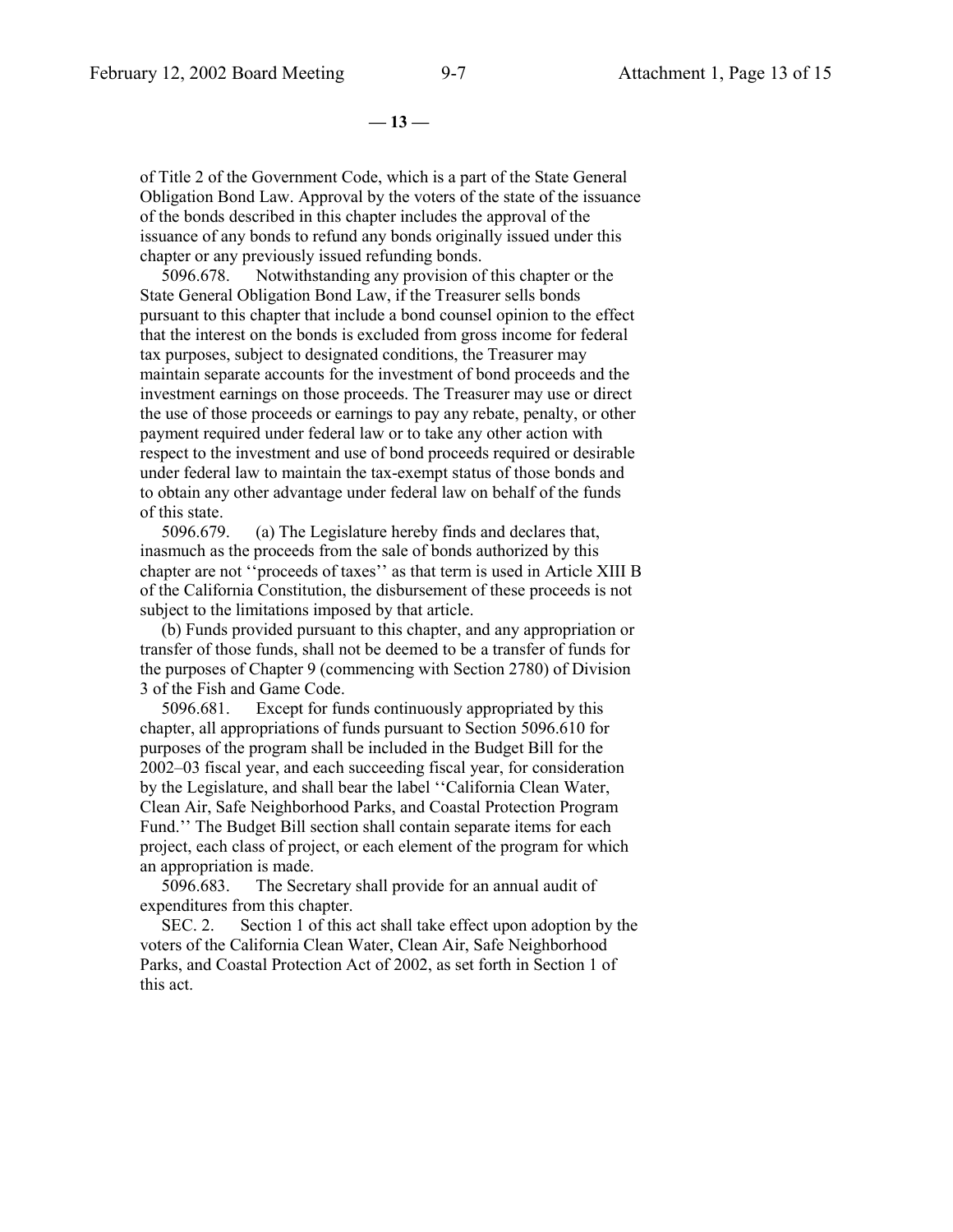**— 14 —**

SEC. 3. (a) Notwithstanding the requirements of any other provision of law, the Secretary of State shall submit Section 1 of this act to the voters at the March 5, 2002, primary election.

 (b) The Secretary of State shall ensure the placement of Section 1 of this act on the March 5, 2002, statewide ballot, in accordance with provisions of the Government Code and the Elections Code governing the submission of statewide measures to the voters.

 (c) The Secretary of State shall include, in the ballot pamphlets mailed pursuant to Section 9094 of the Elections Code, the information specified in Section 9084 of the Elections Code regarding the bond act set forth in Section 1 of this act.

SEC. 4. (a) Notwithstanding any other provision of law, with respect to the California Clean Water, Clean Air, Safe Neighborhood Parks, and Coastal Protection Act of 2002, all ballots of the election shall have printed thereon and in a square thereof, exclusively the words: ''The California Clean Water, Clean Air, Safe Neighborhood Parks, and Coastal Protection Act of 2002'' and in the same square under those words, the following 8-point type: ''To protect rivers, lakes, and streams to improve water quality and ensure clean drinking water; to protect beaches and coastal areas threatened by pollution; to improve air quality; to preserve open space and farmland threatened by unplanned development; to protect wildlife habitat; to restore historical and cultural resources; to repair and improve the safety of state and neighborhood parks; the state shall issue bonds totaling two billion six hundred million dollars (\$2,600,000,000) paid from existing funds. This program is subject to an annual independent audit. (At this point the Attorney General may include the financial impact summary prepared pursuant to Section 9087 of the Elections Code and Section 88003 of the Government Code.)'' Opposite the square, there shall be left spaces in which the voters may place a cross in the manner required by law to indicate whether they vote for or against the act.

 (b) Where the voting in the election is done by means of voting machines used pursuant to law in a manner that carries out the intent of this section, the use of the voting machines and the expression of the voter's choice by means thereof are in compliance with this section.

 SEC. 5. This act is an urgency statute necessary for the immediate preservation of the public peace, health, or safety within the meaning of Article IV of the Constitution and shall go into immediate effect. The facts constituting the necessity are:

 In order that the California Clean Water, Clean Air, Safe Neighborhood Parks, and Coastal Protection Act of 2002, set forth in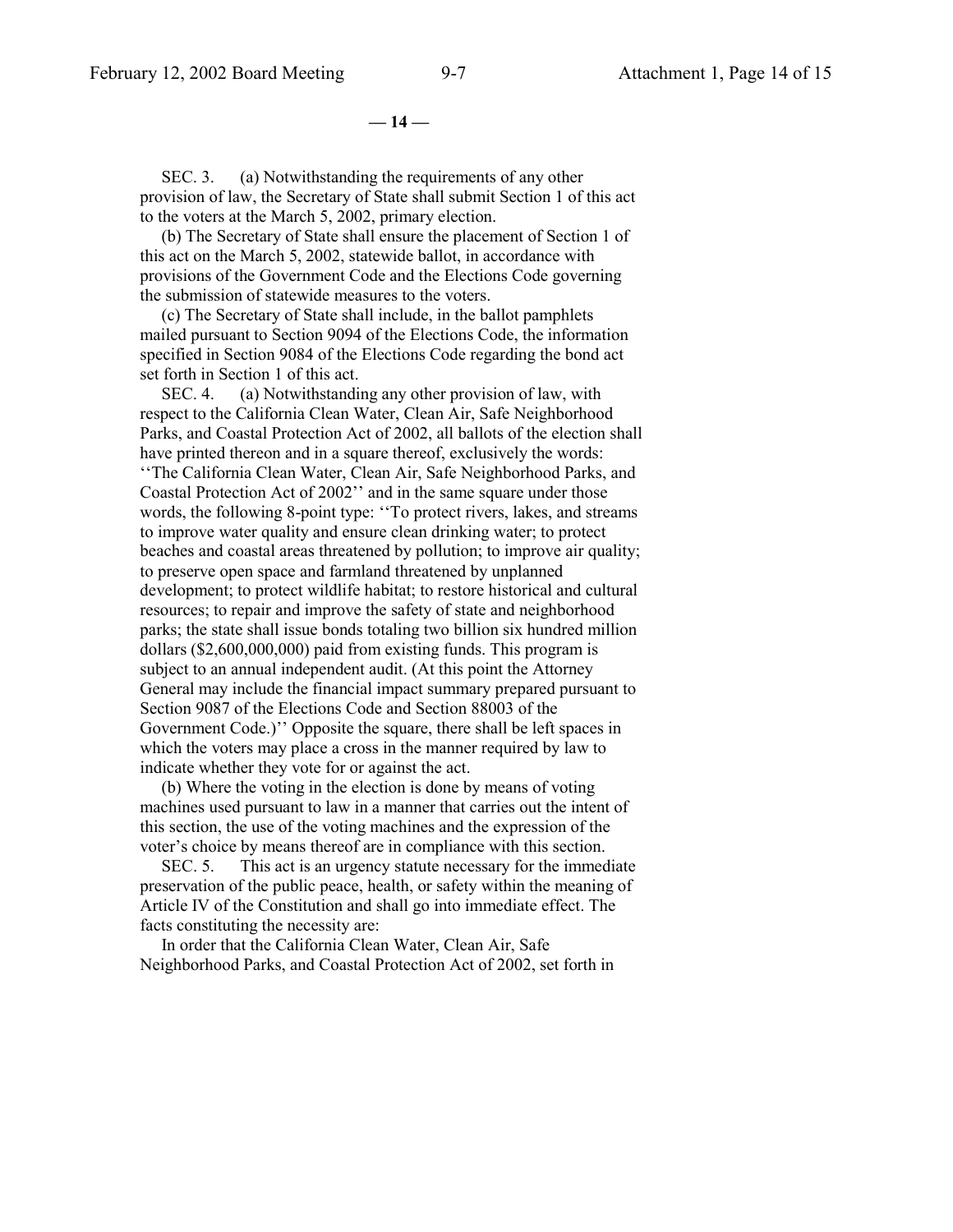**— 15 —**

Section 1 of this act, may be submitted for voter approval at the earliest feasible time, it is necessary that this act take effect immediately.